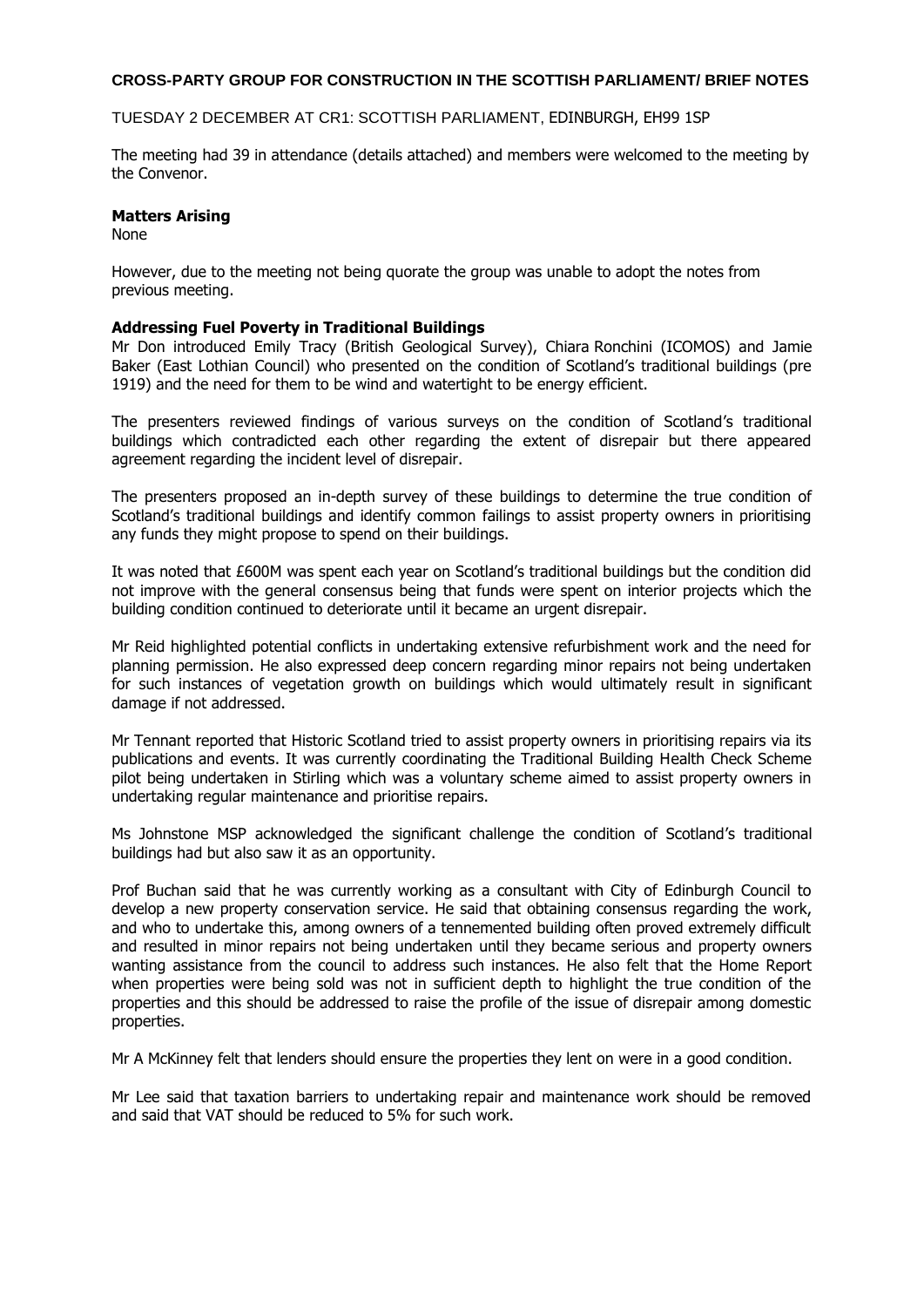## **CROSS-PARTY GROUP FOR CONSTRUCTION IN THE SCOTTISH PARLIAMENT/ BRIEF NOTES**

#### TUESDAY 2 DECEMBER AT CR1: SCOTTISH PARLIAMENT, EDINBURGH, EH99 1SP

Mr Narro said that the Home Report did not go into sufficient detail regarding the condition of buildings and undertaking minor repairs when they arose would often save the property owner from having to undertake larger, and more expensive, repairs in the future.

Mr Narro was also concerned regarding the lack of skills and knowledge across the whole supply chain regarding repairs to traditional buildings.

# **AOCB**

Mr Don reported that he would be speaking at his debate on

### **Date of Next Meeting**

The Convenor said that details of the next meeting would be circulated in due course.